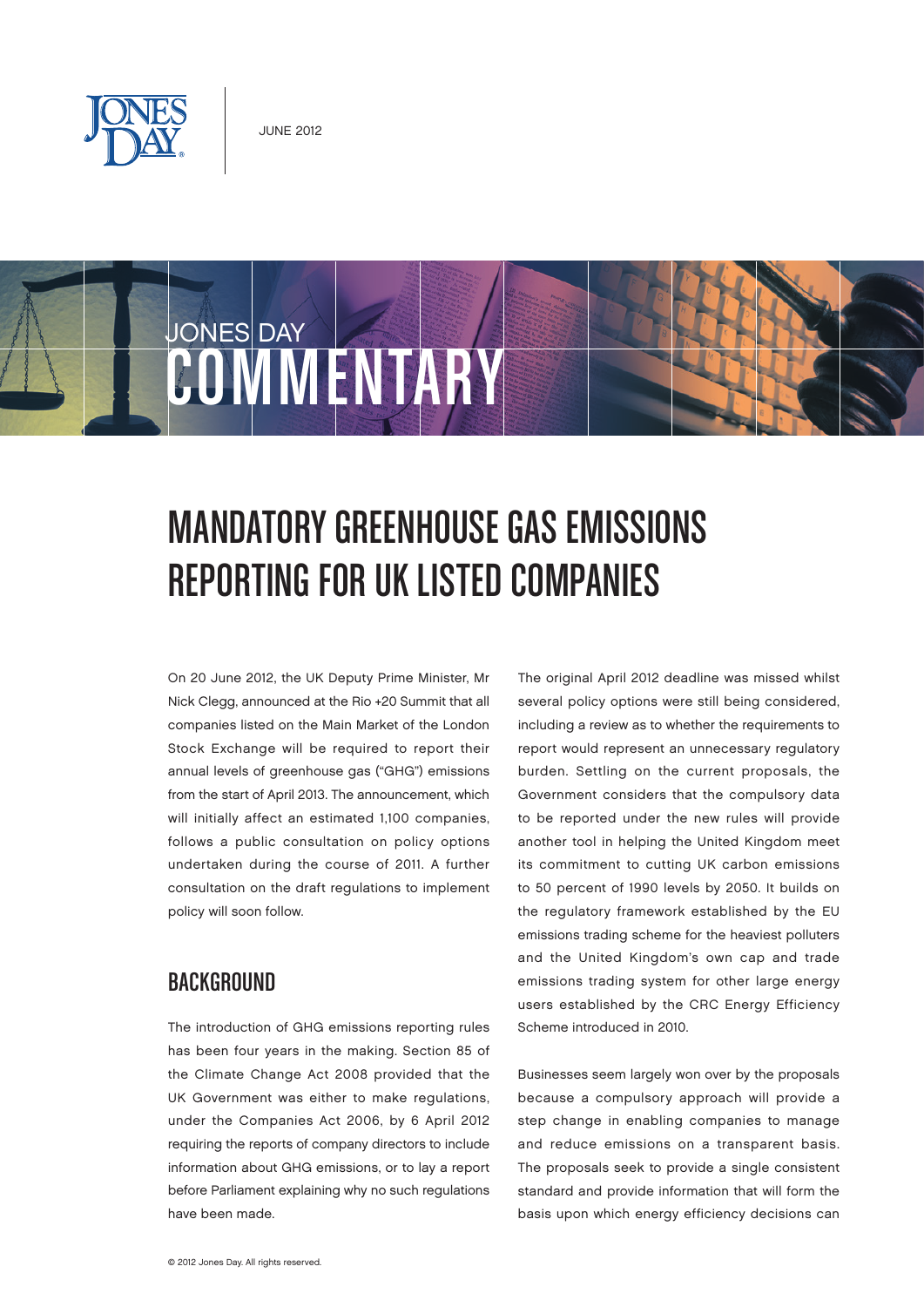be taken, which in turn should allow companies to save money through reduced energy costs. Whilst the number of companies initially affected is limited as the rules will not extend to cover private companies or those listed on the Alternative Investment Market at the outset, those companies may well fall within the scope of the rules in the future. A review of the rules will be undertaken in 2015, and, in 2016, the Government will then take a decision as to whether to extend the requirement to all "large companies" for the purposes of the Companies Act 2006. In addition to the fully listed companies caught by the original rules, this would affect about another 24,000 businesses.

# To What Extent Will Group Operations and Interests Be Covered?

Company law requires directors' reports to cover all of the companies that are the subject of the financial portion of the Annual Report. This means that (subject to the "comply or explain" regime discussed below) companies will not be able to choose what organisational boundaries apply to their group-wide GHG emissions information in the directors' report but will be required to report their emissions on the same organisational basis as in their financial report. Accordingly, companies will have to include information on their group-wide GHG emissions, including their overseas activities where appropriate. This will ensure that investors and stakeholders will see the true picture of the company's emissions on a group-wide consolidated basis.

## What GHG Emissions Information Will Be REQUIRED?

Companies will be required to report on all six GHGs covered in the Kyoto Protocol i.e. carbon dioxide, methane, hydrofluorocarbons, nitrous oxide, perfluorocarbons and sulphur hexaflouride. The reporting will be in carbon dioxide equivalents. Companies will be able to use the already produced Department of Environment, Food and Rural Affairs ("DEFRA") and Department for Energy & Climate Change ("DECC") guidance on emissions conversion factors when calculating their emissions. The UK Guidance is based on the GHG Protocol, the internationally recognised standard for corporate accounts and reporting of GHG emissions, and it also aligns with the International Organisation for Standardisation ("ISO") 14064-1. Where it is not possible to collect the information required, principally in respect of overseas operations, the rules will allow the company to state the extent to which it has been able to report through a "comply or explain" clause.

#### Scope of Emissions Covered

The regulations will provide that companies, as a minimum, will have to report their Scope 1 and Scope 2 emissions and will encourage the reporting of significant Scope 3 emissions.

Scope 1 covers direct emissions related to activities owned or controlled by an organisation that releases emissions straight into the atmosphere, including, for example, emissions from combustion in owned or controlled boilers, furnaces and vehicles and from chemical production in owned or controlled processing equipment.

Scope 2 covers indirect emissions being released into the atmosphere associated with consumption of purchased electricity, heat, steam and cooling. These are indirect emissions that are a consequence of the organisation's activity which occur at sources which the organisation does not own or control.

Scope 3 covers other indirect emissions which are effectively a consequence of the organisation's actions, which occur at sources which the organisation does not own or control and which are not covered by Scope 2 emissions. Examples would include business travel by means not owned or controlled by the organisation.

#### Base Year, Methodology and Verification

The new regulations will require a company to report the emissions for a base year of their choice and require that they report if the base year has been recalculated. Current guidance suggests that companies should set a base year recalculation policy and provide guidance on how to determine if the base year should be recalculated. Recalculation should ensure that appropriate comparisons can be made between different years despite changes in the company structure.